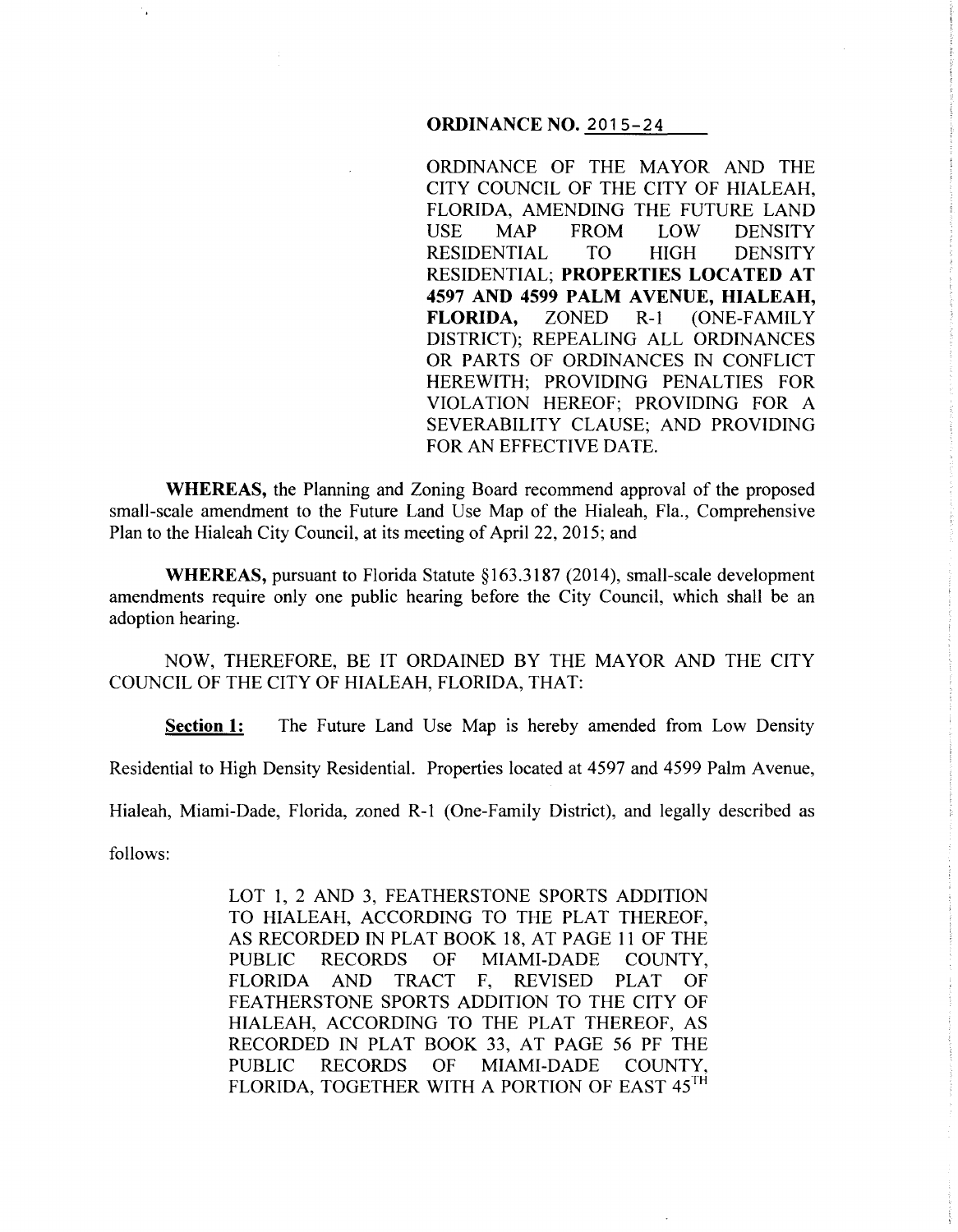#### Ordinance No. 2015-24 Page 2

#### PLACE, HIALEAH, FLORIDA, BEING PARTICULARLY DESCRIBED AS FOLLOWS: MORE

BEGIN AT THE NORTHEAST CORNER OF THE SAID TRACT F, THENCE NORTHERLY ALONG A LINE FORMED BY THE NORTHERLY EXTENSION OF THE AST LINE OF SAID TRACT F, 9.00 FEET; THENCE WESTERLY AND PARALLEL TO THE EAST LINE OF SAID TRACT F, 9.00 FEET TO THE NORTH LINE OF SAID TRACT F; THENCE EASTERLY ALONG THE NORTH LINE OF THE SAID TRACT F, 30.00 FEET TO THE POINT OF BEGINNING.

# **Section 2: Repeal of Ordinances in Conflict.**

All ordinances or parts of ordinances in conflict herewith are hereby repealed to the extent of such conflict.

### **Section 3: Penalties.**

Any person, business, association, corporation, partnership or other legal entity who violates any of the provisions of this ordinance shall be assessed a civil penalty, up to a maximum of \$500.00, within the discretion of the court or administrative tribunal having jurisdiction. Each day that a violation continues shall constitute a separate violation.

#### **Section 4: Severability Clause.**

If any phrase, clause, sentence, paragraph or section of this ordinance shall be declared invalid or unconstitutional by the judgment or decree of a court of competent jurisdiction, such invalidity or unconstitutionality shall not affect any of the remaining phrases, clauses, sentences, paragraphs or sections of this ordinance.

# **Section 5: Effective Date.**

Pursuant to Florida Statutes §163.3187(2014), this ordinance shall become effective 31 days after adoption. The date of adoption of this plan amendment shall be the date of